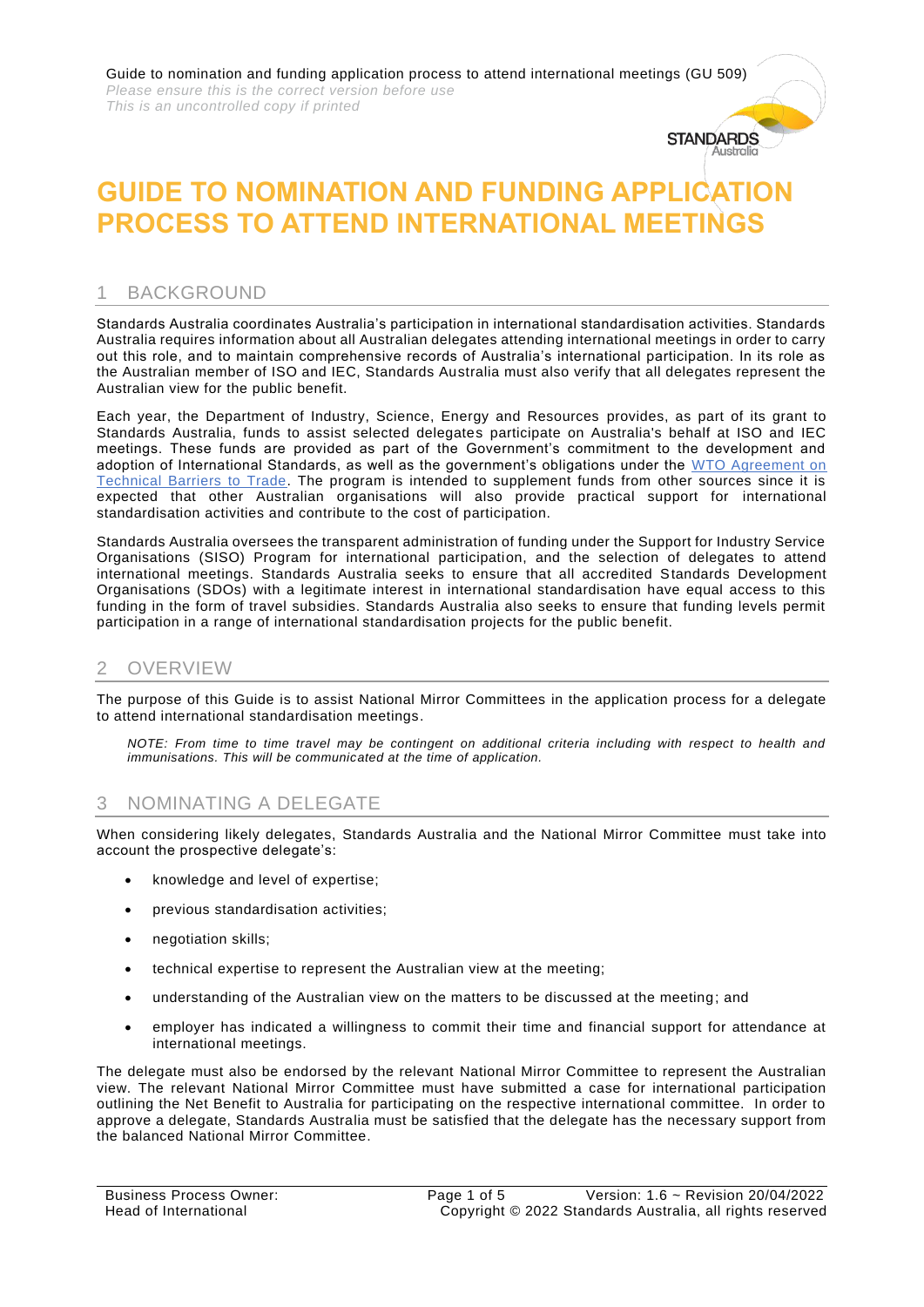In most instances, the delegate is a member of the National Mirror Committee. However in some instances this may not be the case. Where there is no National Mirror Committee, Standards Australia must consult with relevant stakeholders to gain documented support for the proposed delegate. The delegate must also complete a Committee Member Deed before they attend any international meeting.

It is not strictly necessary that the delegate has previous experience in international standards meetings as the necessary briefing and training can be provided by Standards Australia.

Delegates are encouraged to attend ISO/IEC meetings via online videoconference or teleconference where possible. A nomination application is required when attending a meeting via online videoconference/teleconference as well as a meeting report (TE 509 - International Delegates Meeting Report).

# 4 BASIS OF FUNDING SUPPORT

A funding subsidy is provided to assist representatives to attend international standardisation meetings and represent Australia's views where such attendance is in the national interest or will assist Australian industry in world markets.

The travel subsidy applies to delegates who are supported by the National Mirror Committee and supplements other funds used to cover participation.

In essence, the scheme is seen as a partnership between the Australian Federal Government, Standards Australia, accredited SDOs and industry or professional associations in the interests of Australia.

The following general guidelines apply to the provision of subsidies under this scheme:

- a. When an international meeting is held in Australia or New Zealand a subsidy is not applicable.
- b. A subsidy is limited to one delegate per meeting; therefore, subsidy support for an Australian delegation to attend an international Committee meeting would normally be limited to one person, even if there is a multi-person delegation.
- c. Where the National Mirror Committee considers it necessary for more than one person to attend, the subsidy per delegate may be shared between the delegates.
- d. The subsidy applies to delegates who are supported by Standards Australia and a National Mirror Committee.
- e. Where an international meeting involves Technical Committee (TC), Sub-Committee (SC) and Working Group (WG) meetings at the same location, with SC and WG meeting concurrently, and the main Committee on adjacent days, a subsidy would normally be limited to supporting the number of concurrent meetings of major interest to Australia, and a total cap of funding is applied to ensure that the funding is spread across a broad range of industries.
- f. Where the Chair of an international committee (TC, Project Committee (PC), Systems Committee (SyC) or SC) is from Australia, it is desirable that the funding for this attendee shall come either from the relevant industry association or from the company of employment.
- g. Where the Chair of an international committee (TC, PC, SyC or SC) is from Australia and funding is not available from an external source and a funding subsidy is sought, a subsidy may be considered for both the Chair and the Australian delegate attending the meeting. This is because the Chair is required to act in an independent capacity and it is important that an Australian delegate is there to put the Australian viewpoint forward.
- h. The Commonwealth's SISO Program subsidy is reserved for attendance at international meetings where Australia is an active P-Member.
- i. Retrospective funding (whereby an application for a subsidy is received after the commencement of an international meeting) is not applicable.
- j. Every funding application will be assessed on its individual merits and approval for one application does not mean that future applications within the same financial year will be approved.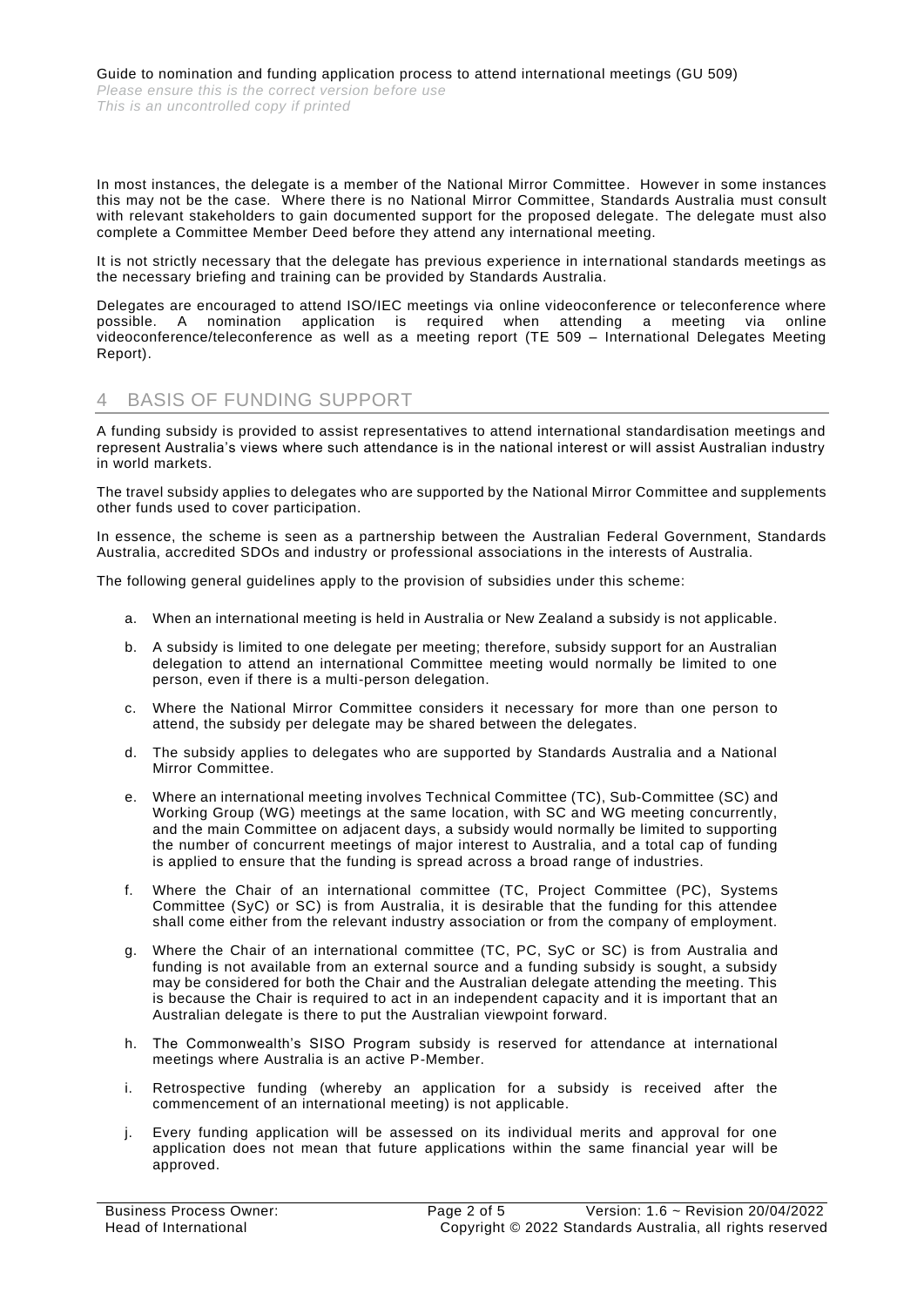k. Standards Australia may consider applications on the basis of sector equity to support Net Benefit for Australia, promote Australian Standards to benefit Australian exporters and subsidise areas where there is a risk if Australia is not represented.

# 5 FUNDING LEVELS

Table B1 provides maximum subsidy levels for delegates. These levels are fixed amounts for travel to the most common destinations, including a daily stipend for each destination. A stipend may be included for each day of the meeting in accordance with the limits set out above for the meeting location. While these subsidy levels are used for guidance, the actual amount of subsidy will be determined by Standards Australia.

The rates in Table B1 are effective for travel to meetings after 01 May 2022.

| <b>Destination</b>         | <b>Maximum amount</b><br>for airfare | <b>Maximum daily stipend</b><br>per day of the meeting |
|----------------------------|--------------------------------------|--------------------------------------------------------|
| South Asia                 | \$1,600                              | \$240                                                  |
| Mid/North Asia             | \$1,900                              | \$300                                                  |
| Europe                     | \$2,400                              | \$390                                                  |
| Africa                     | \$2,400                              | \$270                                                  |
| North America (East Coast) | \$2,900                              | \$370                                                  |
| North America (West Coast) | \$2,400                              | \$370                                                  |
| South America              | \$3,000                              | \$280                                                  |
| Middle East                | \$2,000                              | \$270                                                  |

#### **Table B1—Subsidies for delegate travel to ISO and IEC meetings**

*NOTES:*

- (a) Rates to other locations (e.g. Pacific Islands) will be negotiated on a case-by-case basis benchmarked against the above amounts.
- (b) Where the delegate comes from a region not serviced by an international airport (for instance, Tasmania) or the meeting is being held at a location which cannot be reached on the international ticket (including domestic extensions flights) an additional allowance of up to a maximum of \$300 is available.
- (c) Travel within Australia or to New Zealand to attend international meetings is not eligible for funding.
- (d) The Australian Taxation Office (ATO) has determined that the payment of GST is applicable to funding provided to delegates. However, there are two exceptions where GST will not be applicable.
	- 1. Where the delegate is a retiree, student or is employed but is attending the meeting independently and without any funding support from their employer. In this case, the delegate may submit a "Statement by a Supplier" form (#3346) available from the Taxation Department [\(http://www.ato.gov.au\)](http://www.ato.gov.au/). A copy of the exemption statement will need to be submitted with the Funding Application.
	- 2. Where the delegate is self-employed, but their business activities fall below the GST threshold. (A statement noting that the business activities fall below the GST threshold should be provided on the invoice and the ABN number provided so it can be verified that GST is not applicable).
- (e) The level of funding subsidy is on the basis that the international meeting is the principal reason for the trip. If this is not the case then the following variations will apply:
- Where the trip is also for other purposes, partial payment of this amount on a pro-rata basis shall apply, i.e. the amount shall be discounted by the percentage of time spent overseas not attending the international meeting.
- Where a delegate is already on business, but at a different location, the amount of the travel subsidy will normally be half the lowest cost detour fare.
- (f) In some cases written confirmation of the purpose of the trip may be required.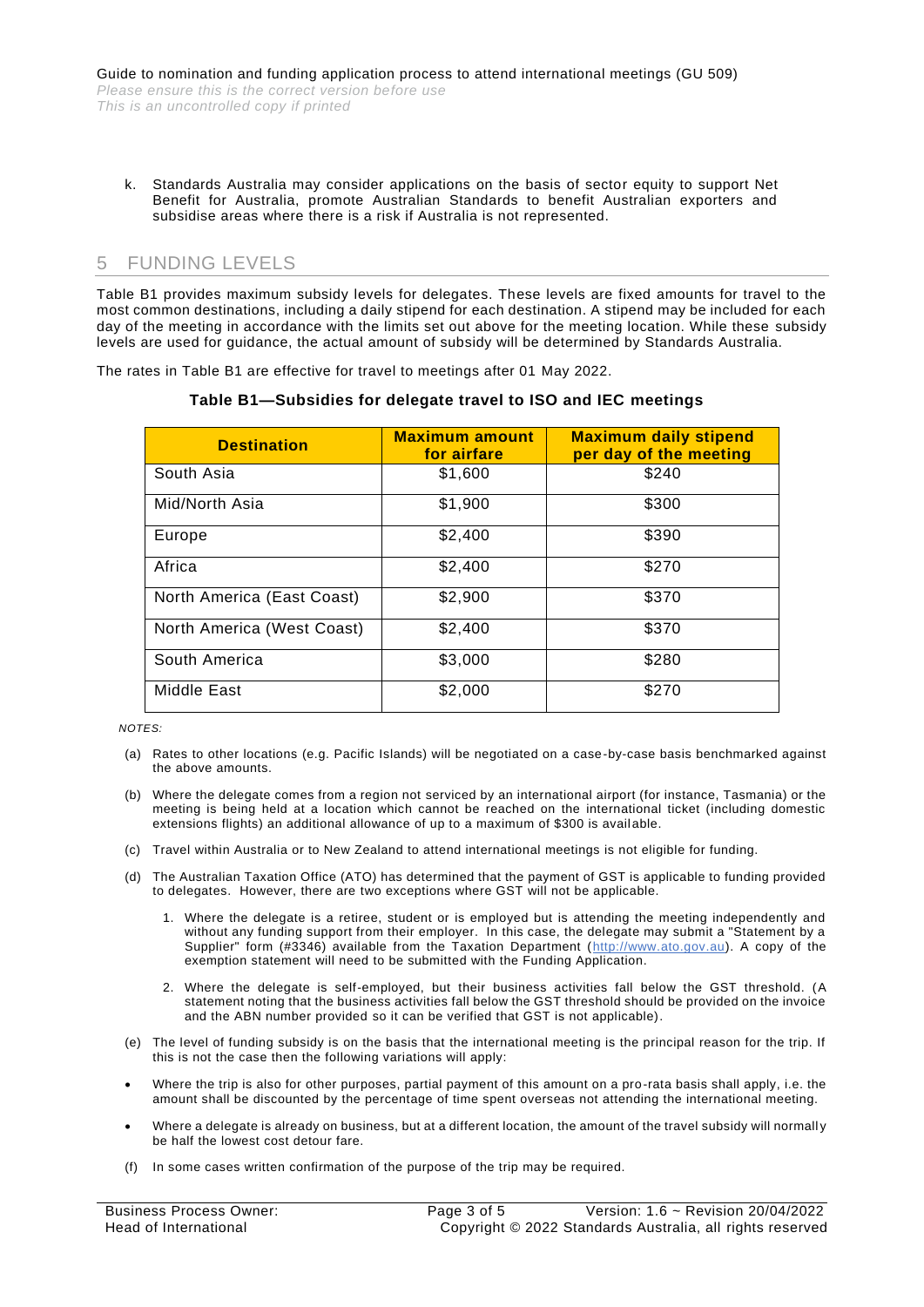- (g) If required, an additional amount of \$200 per delegate can be requested for COVID-19 testing for travel.
- (h) Due to the current uncertainty of travel costs following the COVID-19 pandemic, SA will regularly review the subsidy levels.

## 6 SUBMITTING THE NOMINATION AND FUNDING APPLICATION

An application for nomination and funding must be submitted for each delegate attending an international meeting. This includes attendance at TC and SC meetings, governance meetings and WG meetings. An application must be completed for all delegates attending meetings, regardless of whether a subsidy is being sought or whether the delegate is attending in person or via online videoconference or teleconference.

Evidence of endorsement from the National Mirror Committee is required for each nomination and funding application. Meeting minutes or emails from the committee in support of the delegate are acceptable as evidence of endorsement.

The application should be submitted at least six weeks prior to the meeting to allow adequate time for review and to process the application. If the above documentation is prepared less than six weeks before the meeting, the reason for the delay and why the request is urgent should be clearly stated.

The SA Project Manager will submit the form on behalf of the delegate(s).

*NOTE: Whilst Chairs and Committee Managers are not representatives of the Australian viewpoint, they are office bearers at International meetings and their participation and attendance also requires that a Nomination and Funding Application be completed.*

# **APPROVAL**

Once the nomination and funding application has been approved, Standards Australia will notify the delegate providing details of any subsidy amounts approved and requesting the delegate submit either a tax invoice (GST applicable) or an invoice (GST not applicable).

Standards Australia is responsible for decisions regarding the provision of funding. Where a nomination and funding application is not approved, Standards Australia will write to the delegate and the National Mirror Committee briefly outlining the reasons.

### 8 APPEALS

Delegates may appeal Standards Australia's decisions. Appeals may be made to the Chief Executive Officer (CEO) of Standards Australia.

# 9 REGISTRATION TO ATTEND INTERNATIONAL MEETINGS

#### REGISTRATION TO ATTEND ISO TC AND SC MEETINGS

Once the nomination of the delegate is approved, Standards Australia will register the delegate directly on the ISO Meeting Platform for any Technical Committee (TC) or Subcommittee (SC) meeting to attend. This serves as formal accreditation for the delegate to attend the TC and/or SC meeting..

#### REGISTRATION TO ATTEND IEC TC AND SC MEETINGS

Once the nomination of the delegate is approved, the delegate should register on through the IEC Meeting Registration System (MRS) at [http://meetings.iec.ch.](http://meetings.iec.ch/) This registration will be used to notify the IEC TC/SC Secretariat of the accreditation and attendance of the delegate.

#### REGISTRATION TO ATTEND WORKING GROUP MEETINGS

Delegates attending ISO or IEC working group meetings require the endorsement of the relevant Mirror Committee. As per item 6 (above), an application form must be completed for all delegates attending meetings, regardless of whether a subsidy is being sought or whether the delegate is attending in person or via online videoconference or teleconference. For ISO Working Group meetings, delegates should register